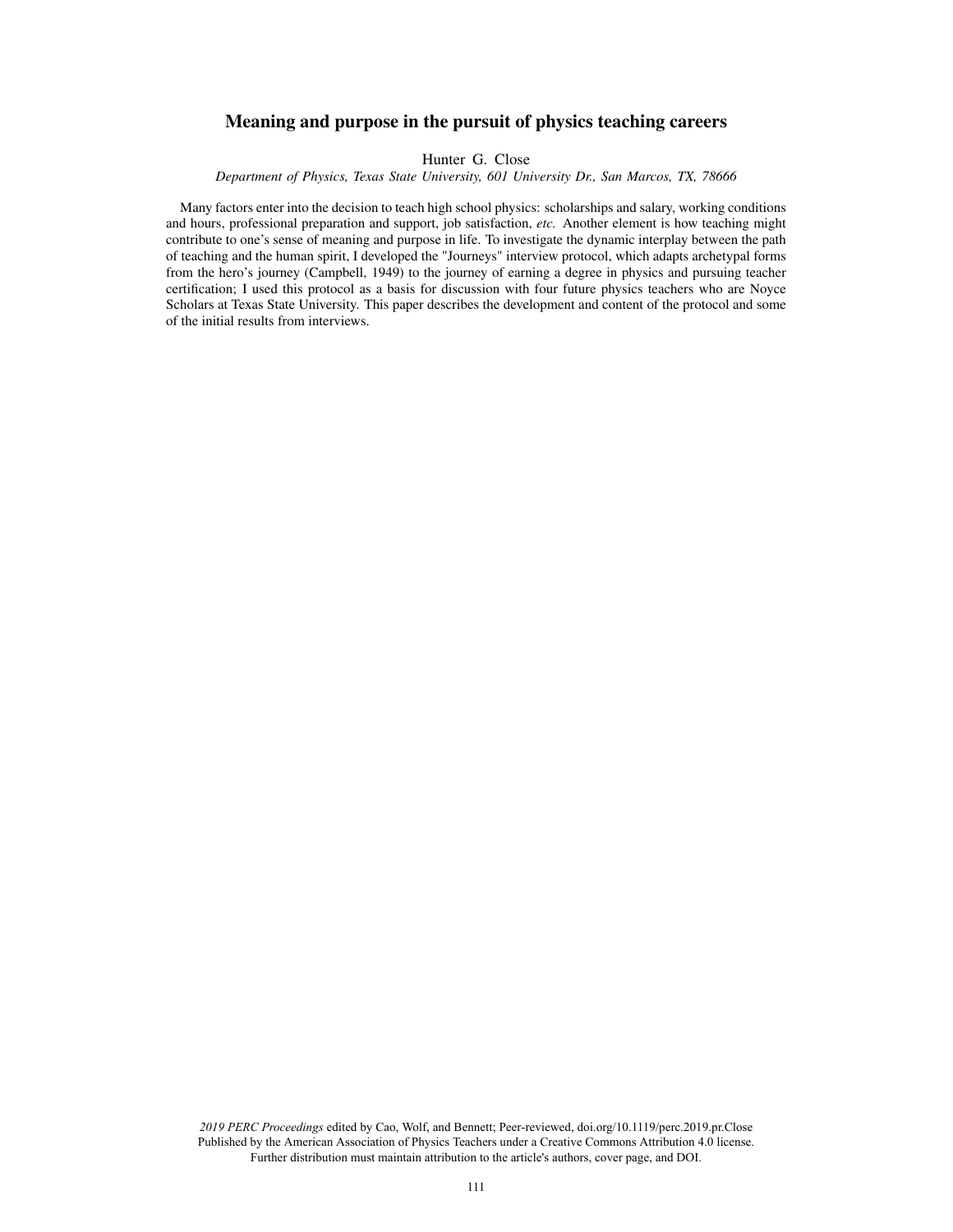### I. INTRODUCTION

The shortage of qualified physics teachers has now been formally recognized for several decades, with the Physics Teacher Education Coalition (PhysTEC) in operation for almost 20 years [1]. During this period, PhysTEC has identified key components of successful physics teacher preparation programs and supported comprehensive sites at selected institutions of higher education, where these components have been enacted with creativity, critical examination, and attention to local institutional and cultural context. The coalition has had some definite success in beginning to address this long-term, large-scale shortage.

The *Get the Facts Out* (*GFO*) campaign [2, 3] has advanced the conversation around STEM teacher recruitment by identifying missing or incorrect information in perceptions about the teaching profession among students who might become K-12 STEM teachers and their university faculty. One aim of *GFO* is to increase recruitment into physics teaching careers by properly informing stakeholders about physics teachers' salary, benefits, job satisfaction, *etc.*

However, my own experience as a former high school physics teacher and as a mentor to many future physics teachers (*FPT*s) over the years is that a significant part of the decision process for students is under-explicated in the broader conversation about physics teacher recruitment. I am going to call this missing piece the *spiritual* component. I suspect that by choosing the word *spiritual* to identify my premise, I risk losing some of the audience, though I believe ultimately it is the correct word. Here, *spiritual* does not refer directly to anything supernatural or formally religious. Instead I refer simply to the apparent spirit of each human person, which is that inner experience that is accompanied in most cases by a drive to live within a narrative that shapes a life with meaning and purpose. Whether a human spirit is ultimately an illusion of this or that sort in an objective sense is irrelevant; most of us certainly seem to be stuck with one.

In order to elicit the spiritual perspectives of *FPT*s, I turned to *The Hero's Journey*, a framework that was elaborated and popularized by 20th century mythologist Joseph Campbell [4] for understanding the dynamics of the human spirit through the course of life. The framework is an abstraction of common themes through analysis of a large collection of myths from various world cultures. Following this framework loosely, I developed an interview protocol for structuring my inquiries into *FPT*s' own sense of the narrative form of their journeys toward physics teaching thus far, and how this narrative might fit into a larger picture of their lives on the whole.

#### A. Form and function of this paper

A large portion of this paper is dedicated to presenting transcripts of segments of the interviews I performed. I do this because I believe it is important to hear from *FPT*s themselves what their motivations are, and how these motivations are woven together with other parts of their personhood. From a methodological perspective, it is also important to demonstrate the gentleness and patience in the interview style that I believe are necessary to elicit these reflections. Ultimately, this paper is meant to be useful to those researchers who wish to contemplate physics teachers' very personal, and often hidden, motivations for pursuing the work.

#### II. BACKGROUND

#### A. Research on perceptions of the teaching profession

*GFO* has found that students and faculty underestimate or are not aware of many positive aspects of K-12 STEM teaching. Many systematically underestimate teachers' salaries (especially in relation to non-tenure-track college teaching), extra earning opportunities, scholarship opportunities, loan forgiveness, and job satisfaction. The job satisfaction [5] data were collected in an electronic survey, and as might be expected, are limited in resolution to broad categories such as "intellectual challenge" and "level of responsibility". *GFO* has shown [6] that its *MythBusters* component is effective at improving the accuracy of information held by audiences over time and has enhanced student interest in K-12 teaching. Yet, there is still also clearly detail that can be colored in through deeper qualitative study.

#### B. The hero's journey as psychological framework

A foundational assumption of the analysis of myth is that the content and structure of myth is shaped largely by its alignment or applicability to fundamental concerns in human experience. One category of application of myth is to individual human development. The hero's journey has been adapted as a framework for human development in psychological counseling [7], social work [8], [9] and outdoor learning [10]. For example, Lawson [7] found that, for counseling clients, mapping elements of drama from heroic stories to one's own life could result in productive and healing reframings of various difficulties or failures encountered.

#### III. INTERVIEW PROTOCOL

#### A. Design of protocol

Even though the themes of the hero's journey have already been abstracted, the presentation remains somewhat metaphorical. For example, Campbell refers to the first two "steps" in the journey as *The Call to Adventure* and *Refusal of the Call*. Is teaching physics an "adventure", and are we "called" to it? To make the interview questions appear more innocuous and mundane, at least *prima facie*, I attempted to "de-mythologize" them further into the form shown in Table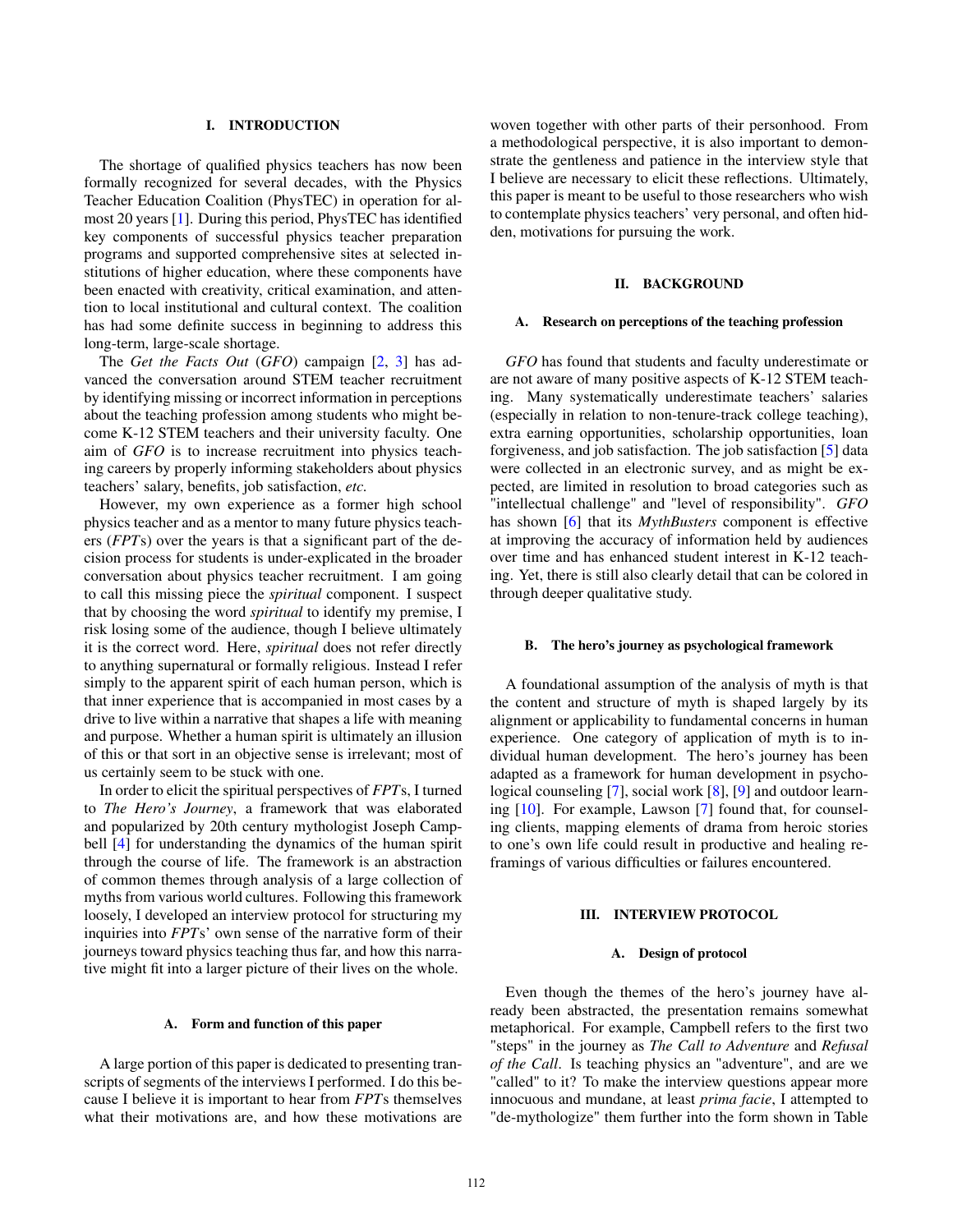I. I also wanted the protocol to be fully accessible to all genders. Gender figures prominently in traditional myths and in Campbell's presentation, and contemporary scholars are critically examining  $[11-13]$  the role of gender in Campbell's and others' abstractions of myth. These criticisms did not appear to exclude the possibility of creating an all-gender-accessible formulation, which I hoped to achieve.

Some questions in the protocol correspond directly to some of the 17 "steps" in the journey, as presented by Campbell, while others attempt to probe students' relationships with the perennial "characters" in these dramas, without me assuming too much about how these psychological forces might have shown up for individuals or what effects they might have had.

In retrospect, the questions in the protocol might appear to be something that one could generate without this extra mythological baggage, which I then mostly stripped away. However, I believe that starting with the hero's journey helped me focus on psychological themes that interview subjects would likely find resonant, and which would frame the interview as one that would invite deep personal reflection.

## IV. METHOD

I recruited one graduate and three undergraduate students who were contemporaneously funded as Scholars by our Noyce teacher scholarship project. All four are *FPT*s, with either a major or minor in physics. The interviews lasted about 50 minutes and were video-recorded. I selected episodes for transcription with preference for those with greater depth of personal reflection.

### V. RESULTS AND DISCUSSION

I present two long examples of discussion with Scholars S1 and S2 and summarize the interviews with all four Scholars, S1-S4, emphasizing the discussion of meaning and purpose.

## A. Example 1: Teaching expands human consciousness

Scholar S1's response to question 1 led naturally into a discussion of meaning and purpose, with some right away and some as I circled back at the end of the interview.

- Interviewer: (The first question is) about the decision to go into physics teaching. When would you say you decided that?
- S1: I think I was expected to be a teacher because it comes with a status. And from very childhood, early, and
- I: Expected by someone in particular?
- S1: by my family
- I: oh, your family
- S1: This is a very good status, to be a teacher. it's a very, not like financially, but like, status

I: It's honorable?

S1: It's honorable, yeah, and teachers are respected, and religiously they will go all to heaven. Things like that.

### I: OK.

- S1: That was that, and then when I went into engineering physics, like my under(grad) degree is in atomic physics, and generally working in a lab with men and stuff, it wasn't very favorable with the culture of the day in Iran, so I guess being a teacher was the safest option. As in like in both ways, but I then wanted to become a teacher. In the qualification, was believing in the supreme leader of Iran and doing whatever he says, which is very informal and
- I: In Iran, to be a teacher means to swear allegiance to the supreme leader of Iran?
- S1: They don't ask you to actually raise your hand and say, like, say those things, but it's like in, like, being a journalist, being a lawyer, so many jobs, not only state jobs.

In the next excerpt, I circle back at the end of the interview to ask about the cultural idea that teachers go to heaven.

- I: Maybe this is too intimate, but at the beginning you said that in Iran they believe that teachers go to heaven.
- S1: mm-hmm
- I: What's your personal view of that? Because I know you are a religious person.
- S1: You have to have like a little bit background. So we Islam is a religion that believes that human being was created, not in seven days or anything. Like, it was created, Adam was not probably the first human being on Earth.
- I: Is Genesis part of ... Islam?
- S1: Yeah, there is a creation there, thing, yeah, but it's a lot different. It doesn't claim that there were no human beings on Earth when Adam was, and there was no seven day thingy. There is like levels, seven levels, of expansion of like, creation. But, so, and then after that, prophets were, messengers were chosen to lead the path, and those prophets, like, got more sophisticated as human beings became more sophisticated, so the very first messengers were very simple, like, and then Adam was a messenger himself. And then, so these were teachers. And so teaching is the job of a prophet. And then it comes to the last teacher who is prophet Muhammad.

At this point, S1 and I indulged in a tangent (for  $\sim$  70 s) where S1 reviewed the different prophets and their special nicknames within the tradition of Islam. S1 then returned to explain the cultural value of being a teacher:

S1: So, yeah, there's this status, that teachers go to heaven. Yeah I do, I do think that whoever injects growth into society in any way, and... is probably, that's probably not a bad job, bad thing in the eyes of God. And also, it also comes with a culture that says 'teach kindness'.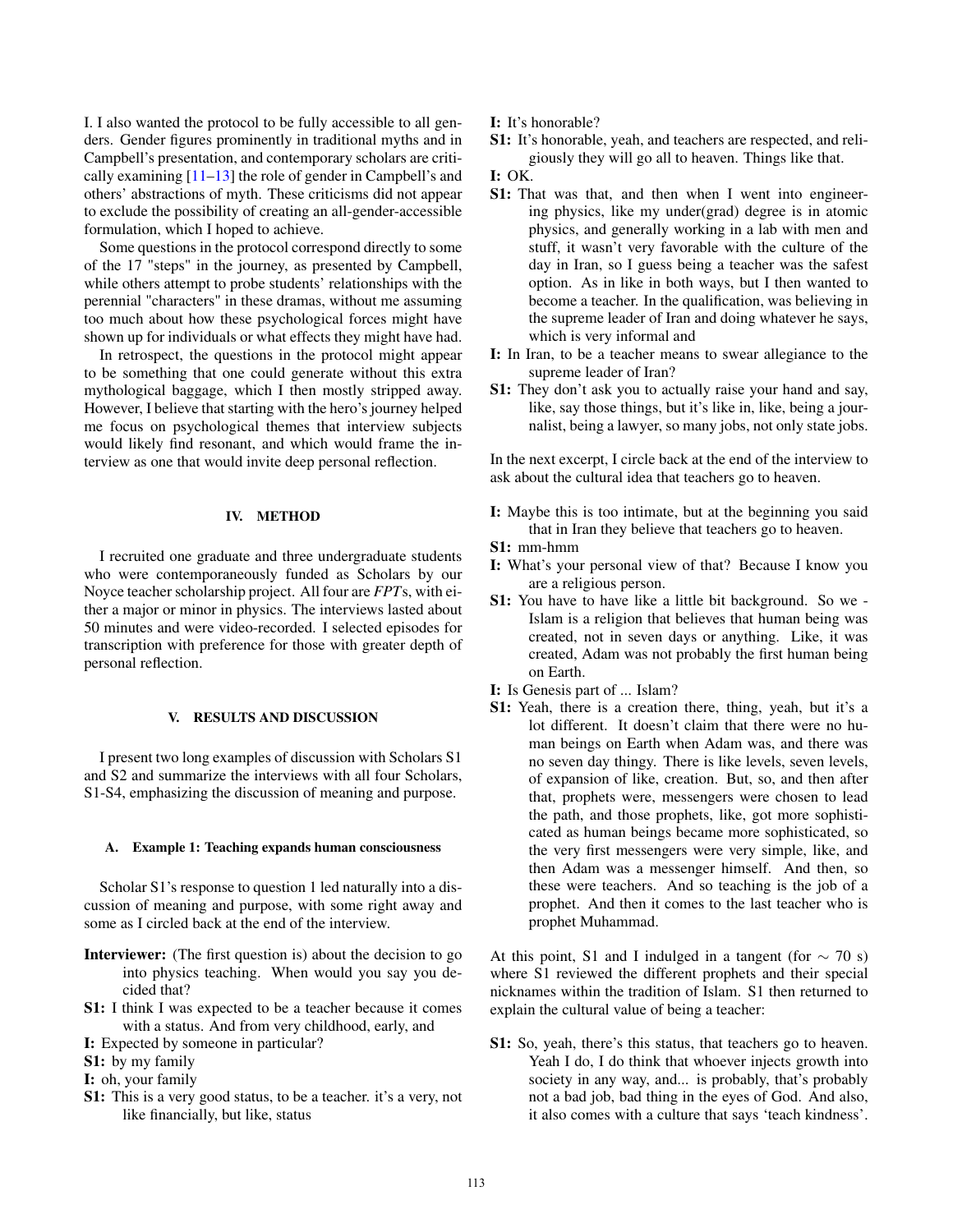1. Call When did the choice to go into teaching first occur to you, and what was that like? 2. Refusal Did you resist or deny this choice in any way? 3. Natural abilities a. What natural or innate attributes do you have that you think will work to your advantage as a teacher? b. What natural attributes do you have that you think will work to your disadvantage? 4. Social structures a. What ways have you been shaped by the structures of society that you think will work to your advantage? b. What ways have you been shaped that you think will work to your disadvantage? 5. Choices a. What choices have you made that have advanced you toward becoming a teacher, or a better teacher? b. What choices have you made that have set you back? 6. Past challenges a. What challenges have you overcome that you count as your greatest successes? b. What challenges have you encountered that you count as your greatest disappointments? 7. Helpers / obstructers a. Are there individuals in your life that have been especially encouraging or helpful to you for becoming a teacher? b. Are there individuals that have discouraged you, stood in your way, or made the path more difficult for you? 8. Future challenges Is there any challenge related to teaching that you are especially concerned about? 9. Meaning & purpose What does the path of becoming a teacher do for your sense of the meaning or purpose of your life? 10. Loose ends Is there anything else that you would like to add to this conversation?

TABLE I. The *Journeys* interview protocol

If you teach kindness through your lesson - this is a very old poem I'm reciting here - if you teach kindness throughout your lesson, you can bring back them even on a Sunday, like to school. They say the most escaping kid, you can bring them back, if you teach kindness. So, and kindness is also the principle of religion, so yeah, I think teacher, being a teacher is a very fulfilling job. Being a nurse should be the same, like religiously, but in my family, they say nope, the nurses stay in the hospital at night, and the girls should not stay at night, outside at night. It was always - I don't do good at the sight of blood anyway. But I was always like, nope, cannot be a nurse. Cannot be a nurse.

### B. Example 2: Sharing wonder at nature

This example shows how Scholar S2 responded to question 9 in the protocol.

- Interviewer: What does this path mean for you in terms of the ultimate meaning or purpose of your life? Is it connecting with that? Have you thought much about what you see your life as being about, or want it to be about? And is this doing it?
- Scholar 2: I don't know what I want to do, broadly. But I have found something that I love to do. And I think I always want physics to be there. And I couldn't imagine myself doing something where I didn't do anything related to what I've been able to do here. So I don't know if I will always end up teaching, or if I'll always, or if I'll be an engineer, or maybe I'll just live in the woods in Colorado or something. But, if I wasn't able to do what I've found that I like here, I think I would be kind of sad.
- I: So what is it about... I mean, so you must have a pretty open concept of the meaning and purpose of your life if you, if it might include living in the woods in Colorado, or it might include being an engineer. So what, is there a concept for your life that sort of captures those things?
- S2: I really appreciate knowing how the world works. Or, not 'how it works', but having a larger knowledge compared to the average person. I like learning about that's why I like physics. It's like - everything. Everything that we've ever seen in the world. Every interaction we've ever had is physics. I like having an appreciation for the natural world. From, being an engineer, and building something, or designing something, or programming something, to living in the woods and just seeing the world work. Because it's all the same at some level. I think physics kind of ties everything, all of those ideas into one, like, subject, I guess.
- I: So physics represents for you, the, um, it's like a gateway towards understanding the nature of the world, in its sort of ultimate or true form, or something?
- S2: Obviously there's a lot more to that, but like at a very basic, excluding like consciousness and getting into like some weird - well, not weird - but more in-depth and not-as-concrete things. I guess there's a lot of physics that isn't very concrete, but. I just enjoy... I find wonder in it. At the (camp) place I work in the summer, they call it 'a sense of wonder'. We're supposed to foster a sense of wonder in the kids, to wonder about their natural world.
- I: And can you explain why a sense of wonder is important to you, or does that feel like the bottom, fundamental, in terms of motivation for you?
- S2: It fosters like a good meaning for, well, not a meaning for living. It's a good starting point for being a well-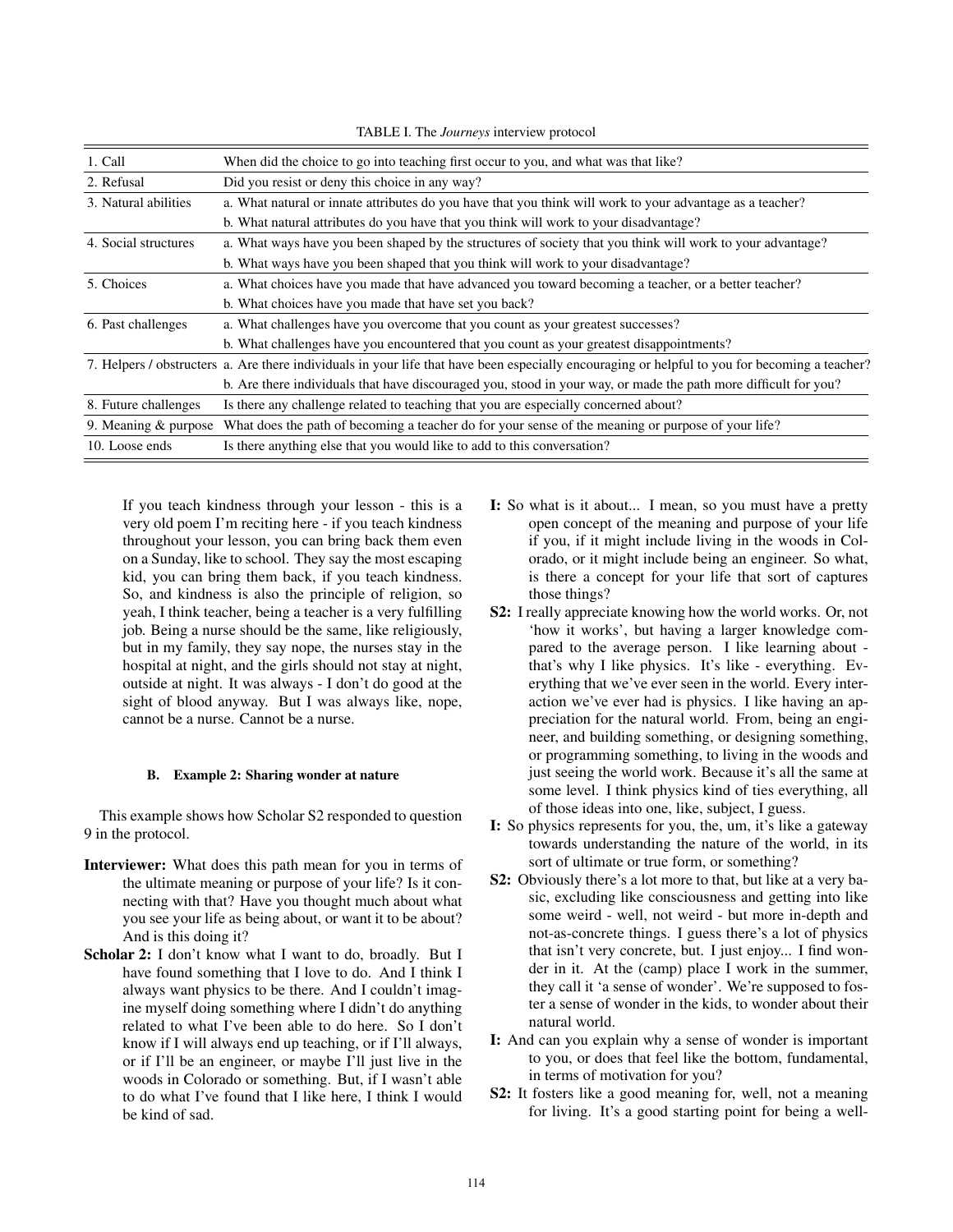rounded person, is just wondering about things. Because you never know what you're gonna get by wondering about, or looking at, a leaf. And thinking about why things are happening in that leaf. Like the little bit, the tiniest little atoms that are moving around and doing stuff. You wonder, you think, you learn. It's just all very, it's a motivation like outside of, like, things that you need, it's more of like, a personal like, learning, I think it's important to wonder about things, whether it's like being... I'm confusing myself. It's a hard thing to explain I guess.

- I: Is it important to you to help other people achieve a sense of wonder?
- S2: mm-hmm
- I: Why is that?
- S2: um
- I: Why not just go live by yourself in the woods in Colorado? And maybe you will.
- S2: Maybe I will. Because I think it has broadened my horizons, I guess, and shown me a lot of different things, and shown me a lot of things that I'm interested in, and enjoy learning about. And it has made me, and all that kind of, I think it's just part of being a well-rounded person, is being able to question and be curious about things and wonder about things. And I, and then, in helping other people do that, especially younger kids, it kind of just, looking at it as like being set up to be a successful, curious, interested-in-things, that kind of person that is always out there trying to find answers and doing things.
- I: And your motivation there is just, you know, you benefited, maybe they'll benefit, pass it on, type of thing?
- S2: mm-hmm, a mutual, yeah. You should, I feel like it's important, I've found it is important. And I... don't think it's, like, important to just me. It's something that I could share it with other people that they could also see its importance in their lives. So I think that would make it a good reason to show people that other way of thinking - if they don't want to do that, I mean, that's fine, but I would like to show them, or maybe by asking them, we ask, they ask a lot of questions like 'you guys see that?', 'y'all notice that?' talk about it, because then maybe they'll do it themselves if they get the idea of that.
- I: How old are these kids?
- S2: um, there's a bunch, they're from 7 to 15 (years old).
- I: And that part of your experience with them was positive enough that you thought, 'oh, I could do this in a building'?
- S2: mm-hmm
- I: You know, with similar-aged kids?
- S2: Yeah, because I love the outdoors, and I love, like, backpacking, and horseback riding, and camping, and all that stuff... But I also love physics. And I like sharing my love of my outdoors things, but I also love sharing my love of physics things. And I think there's places

for both of those to happen. So, teaching in a classroom in school is a great place because I think education is very important, and I think if you want to go live in the woods, that's fine, but I think you should always be trying to be educated, personally, it's important. But I see that, this part of me, being in school and getting a degree, just as important as the things I do outside of my education.

I: You see them complementing each other.

S2: Yeah. mm-hmm. Very much so.

### C. Summary of all four interviews

The motivations expressed by all four Scholars were genuine and mutually distinct. As shown above, S1 expressed the importance of kindness and contributing to the growth of humanity over time; S2 saw the value of wonder at the world for being a healthy person. S3 related teaching to his experience as a restaurant server, and emphasized the fundamental importance of service to others. It is so important to him that he taught himself to visualize on demand a certain humorous image of the Hollywood actor Steve Buscemi so that he could always offer a smile in the physics help center. S4 was especially concerned about the preservation of certain vulnerable ecosystems and species, and wants to do as much as she can to save them, including working directly with them in addition to spreading concern for them among children through teaching. S1 and S3 both invoked their theistic (differing) religious traditions and yet had different emphasis (S1, kindness and growth of society; S3, service). S2 and S4 had nontheistic, naturalistic points of view and also had different emphasis (S2, wonder, for the direct psychological benefit to the individual; S4, conservation, for the benefit of Earth's living systems). Every interview revealed that Scholars had motivations that transcend and include the important individual needs for salary, security, flexibility, *etc.*, by attending to the needs or well-being of others and the world.

#### VI. CONCLUSIONS

An interview protocol based on the major psychological themes highlighted by the hero's journey helped to invite prospective physics teachers into a deep personal reflection on their motivations for pursuing teaching. This approach revealed commonalities (transcending individual needs) and diversity (*e.g.*, theistic/non-theistic, individual/collective). Continued invitation for present and future teachers to share these more intimate motivations may prove to be an important component of future K-12 STEM teacher recruitment efforts.

## ACKNOWLEDGMENTS

This work is supported by NSF DUE 1557405.